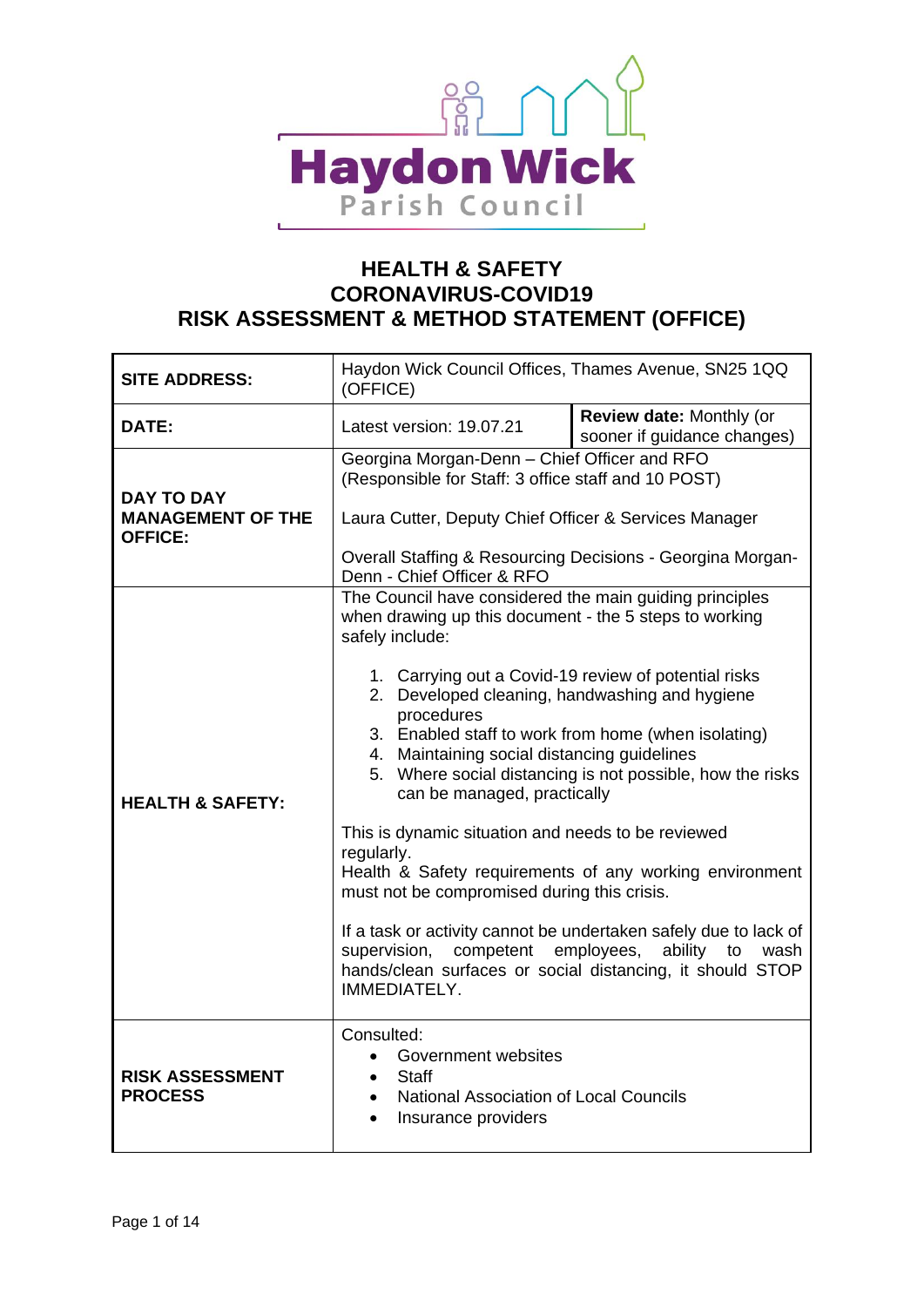

| <b>POTENTIAL HAZARDS</b><br><b>INCLUDE:</b> | Spread of the COVID-19 (Coronavirus)<br>п<br>Lack of cleanliness - both personal and within the<br>п<br>environment i.e. wash rooms, door handles, kettles.<br>Current social distancing guidelines not being observed<br>٠<br>Someone carrying the disease but not showing<br>٠<br>symptoms<br>Lack of communication<br>$\blacksquare$<br>Mental health issues as a result of the crisis<br>٠                                                                                                                                                     |
|---------------------------------------------|----------------------------------------------------------------------------------------------------------------------------------------------------------------------------------------------------------------------------------------------------------------------------------------------------------------------------------------------------------------------------------------------------------------------------------------------------------------------------------------------------------------------------------------------------|
| <b>EMERGENCY</b><br><b>PROCEDURES:</b>      | If a worker develops symptoms of Covid-19 they should be<br>sent home, and the rest of the workforce informed<br>immediately.<br>Further control measures may apply (i.e. deep clean and<br>partial or total site closure to be considered)                                                                                                                                                                                                                                                                                                        |
| <b>WELFARE FACILITIES:</b>                  | A regular cleaning regime has been implemented within<br>٠<br>the office, meeting rooms, kitchen and public areas.<br>Employee lunchbreaks will be staggered to ensure social<br>Е<br>distancing<br>Poster displayed to advise all to wash hands, social<br>٠<br>distancing and to not touch the face<br>Only employees and visitors with prior permission will be<br>٠<br>permitted access.<br>Employees are to wash their hands when arriving at site<br>٠<br>and regularly throughout the day.<br>Desk screens fitted to add further protection |
| <b>MONITORING:</b>                          | Georgina Morgan-Denn will monitor employee compliance<br>and<br>working practices for any unsafe acts or working conditions.<br>In addition, staff have been told to social distance, and<br>failure to conform will lead to an operative being asked to<br>leave site.<br>The Finance Officer is nominated to check Government<br>updates and ensure that safe working plans and risk<br>assessments are updated accordingly and is nominated to<br>check updates from Chief Officer and the Council, issuing<br>advice out accordingly.          |
| <b>EMERGENCY</b><br><b>ARRANGEMENTS:</b>    | If you need medical help for any reason, you can attend a<br>GP surgery, pharmacy or hospital.                                                                                                                                                                                                                                                                                                                                                                                                                                                     |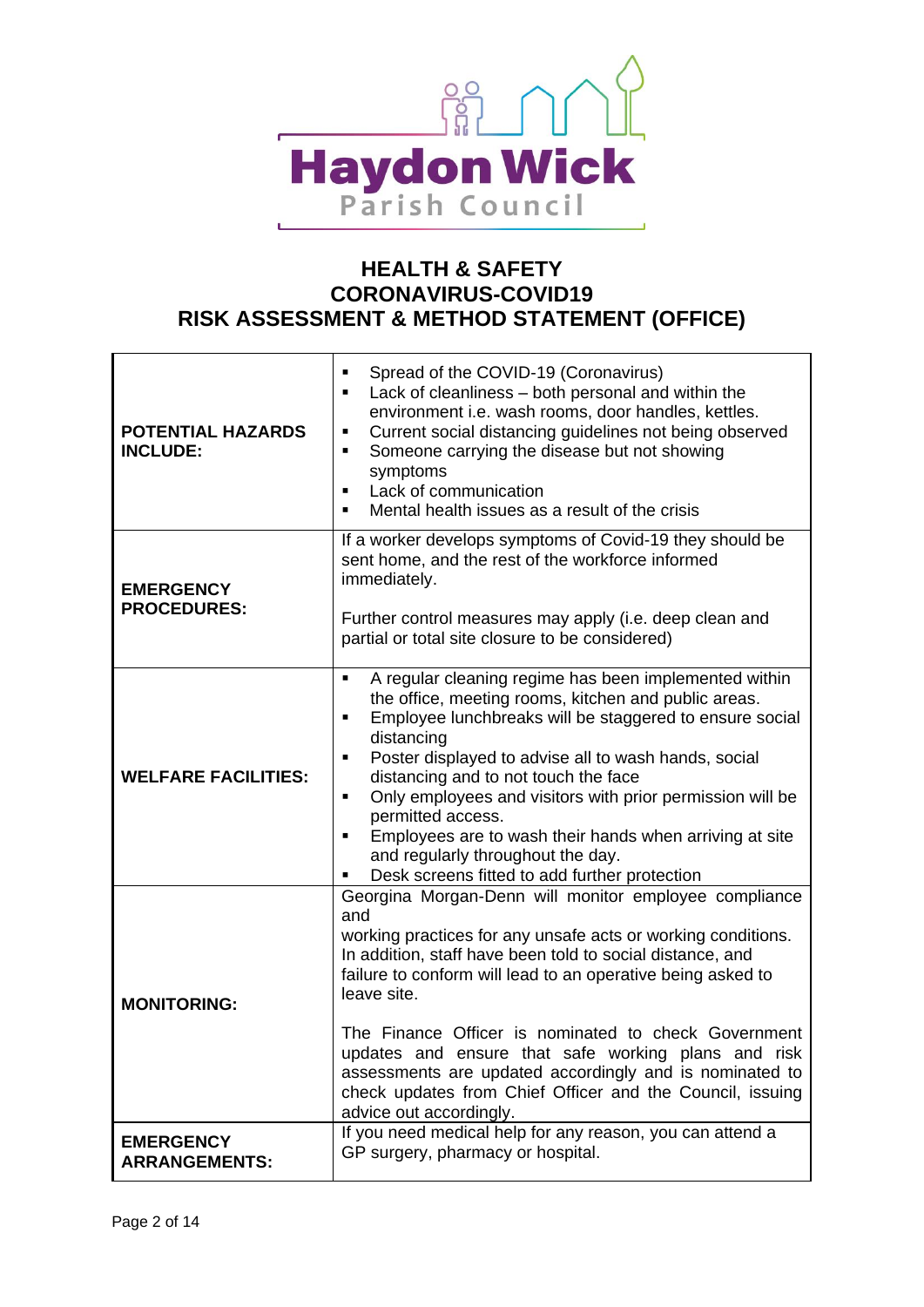

|                                             | If you have symptoms of coronavirus (including but not<br>limited to a high temperature or a new, continuous cough),<br>you must self-isolate immediately.<br>Please refer to the latest advice provided on Gov.uk or<br>NHS.co.uk                                                                                                                                                                                                                                        |
|---------------------------------------------|---------------------------------------------------------------------------------------------------------------------------------------------------------------------------------------------------------------------------------------------------------------------------------------------------------------------------------------------------------------------------------------------------------------------------------------------------------------------------|
| <b>PPE</b>                                  | Items available include disposable masks and<br>gloves.<br>Ensure PPE is disposed of safely PPE after use.                                                                                                                                                                                                                                                                                                                                                                |
| <b>FURNITURE &amp;</b><br><b>EQUIPMENT:</b> | All office furniture, equipment, door handles and key pads<br>should be cleaned at the end of each day. Wear gloves<br>during the day when using office equipment (i.e.<br>photocopier, franking machine, safe, cupboards).<br>Furniture in the meeting rooms and door handles should be<br>cleaned down before and after use.<br>Kitchen – wear gloves and/or wipe down or wash all items<br>used.<br>Washrooms – wipe down seat, flush and door handles upon<br>leaving |
| <b>VISITORS</b>                             | No residents, Councillors, Contractors or other external<br>visitors to be given access to the building unless by prior<br>authorisation (i.e. deliveries, collections, maintenance to<br>machinery, etc). Office door to remain locked, signage<br>posted up to advise how visitors can either leave<br>items/papers/information or contact us further.                                                                                                                  |
| <b>DON'T FORGET</b>                         | Infected people without symptoms might be driving the<br>spread of coronavirus. Keep alert and a safe distance                                                                                                                                                                                                                                                                                                                                                            |

#### **Note: This risk assessment will be regularly reviewed in line with Government advice or announcements**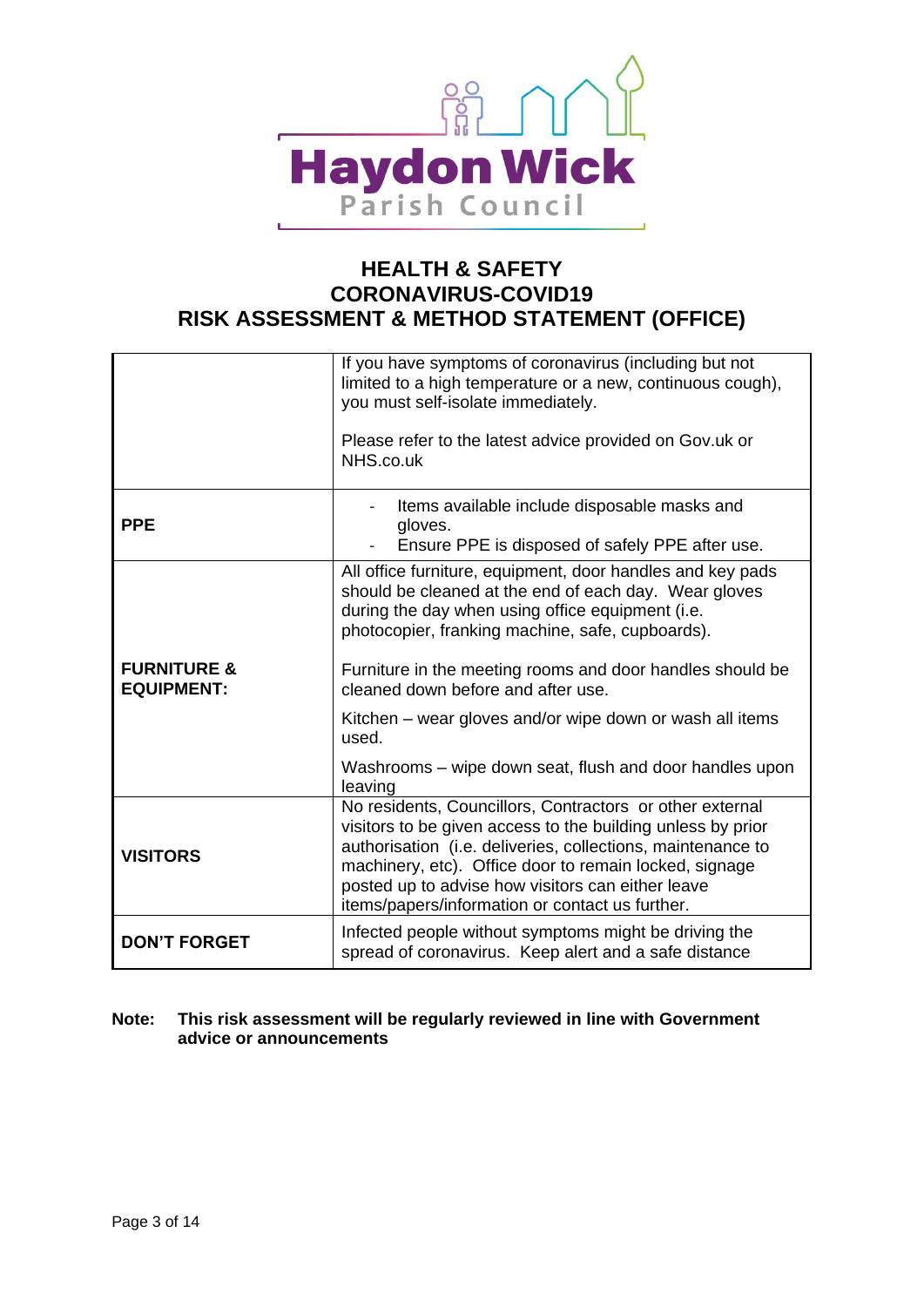

| <b>BRIEFING REGISTER:</b> | This method statement has been read and understood by: |             |  |  |  |  |
|---------------------------|--------------------------------------------------------|-------------|--|--|--|--|
| <b>NAME</b>               | <b>SIGNATURE</b>                                       | <b>DATE</b> |  |  |  |  |
|                           |                                                        |             |  |  |  |  |
|                           |                                                        |             |  |  |  |  |
|                           |                                                        |             |  |  |  |  |
|                           |                                                        |             |  |  |  |  |
|                           |                                                        |             |  |  |  |  |
|                           |                                                        |             |  |  |  |  |
|                           |                                                        |             |  |  |  |  |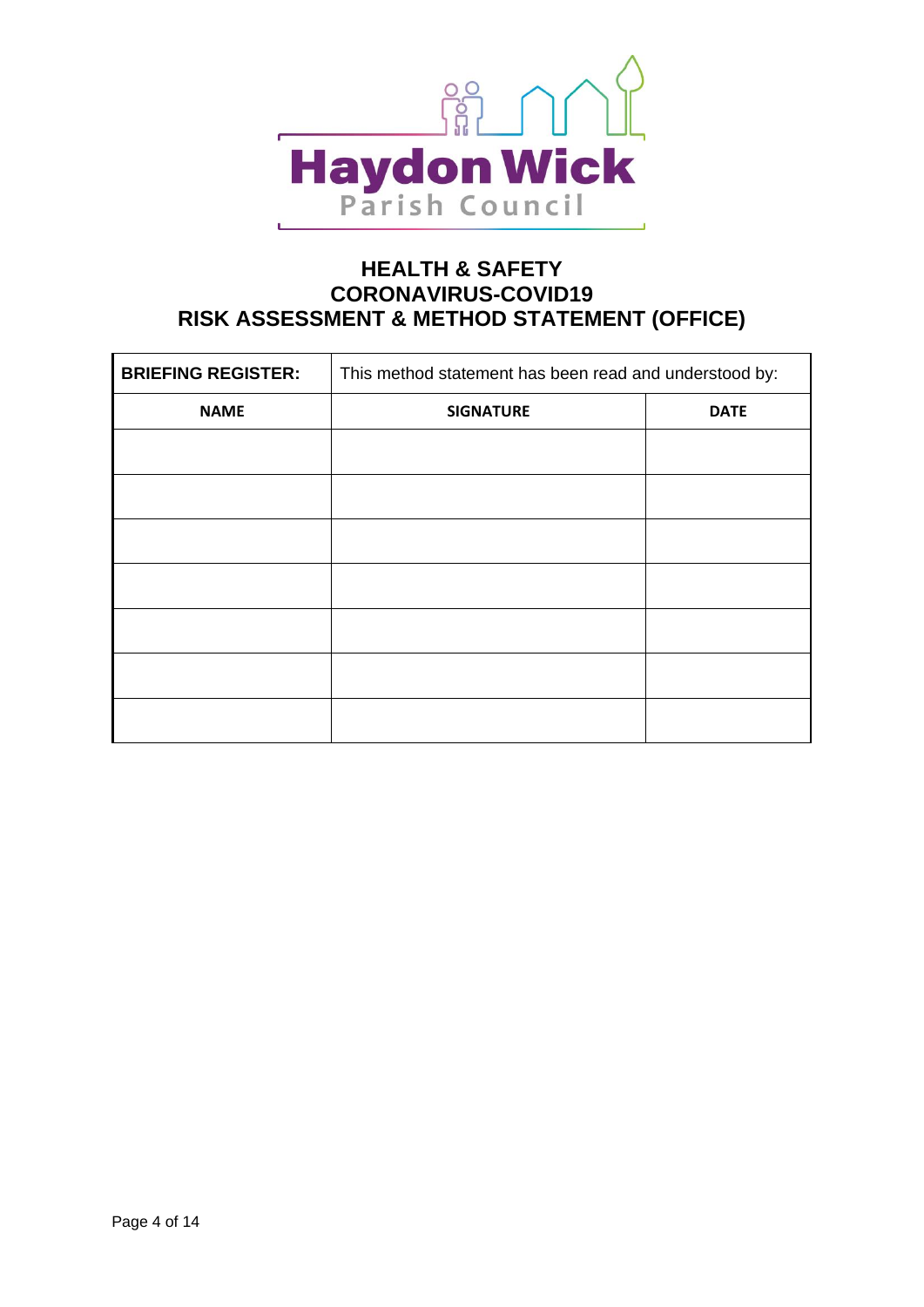|             | <b>HWPC STAFF - OFFICE WORKING</b><br><b>ARRANGEMENTS</b> |                                                                                             |                |                                                                                                                                                                                                                                                                                                                                                                                                                                                                                                                                                                                                                                                                                                                |                      |
|-------------|-----------------------------------------------------------|---------------------------------------------------------------------------------------------|----------------|----------------------------------------------------------------------------------------------------------------------------------------------------------------------------------------------------------------------------------------------------------------------------------------------------------------------------------------------------------------------------------------------------------------------------------------------------------------------------------------------------------------------------------------------------------------------------------------------------------------------------------------------------------------------------------------------------------------|----------------------|
| <b>Item</b> | <b>Hazards:</b>                                           | <b>Associated Risk</b>                                                                      | People At Risk | <b>Existing Controls</b>                                                                                                                                                                                                                                                                                                                                                                                                                                                                                                                                                                                                                                                                                       | <b>Residual Risk</b> |
| 1           | Individual Knowledge / Management                         | Staff absences:<br>Flu Symptoms & Illness<br>Serious Illness<br>Death in most serious cases | <b>ALL</b>     | • All employees briefed and aware of<br>the UK Government / Public Health<br>England guidelines on the<br>symptoms of COVID-19<br>• All employees to follow UK<br>Government / Public Health<br>England Guidelines regarding the<br>prevention of spreading the virus<br>• All employees who have COVID 19<br>symptoms MUST self-isolate as per<br>the recommended NHS 111<br>guidelines<br>• Company guidelines circulated to<br>all employees<br>• Staff passwords to PCs kept in a<br>locked safe should access to<br>individual's PCs be required.<br>• Remote laptop in the office set up<br>for home workers to connect into<br>the central server. Office staff have<br>individual laptops to work from | <b>Moderate</b>      |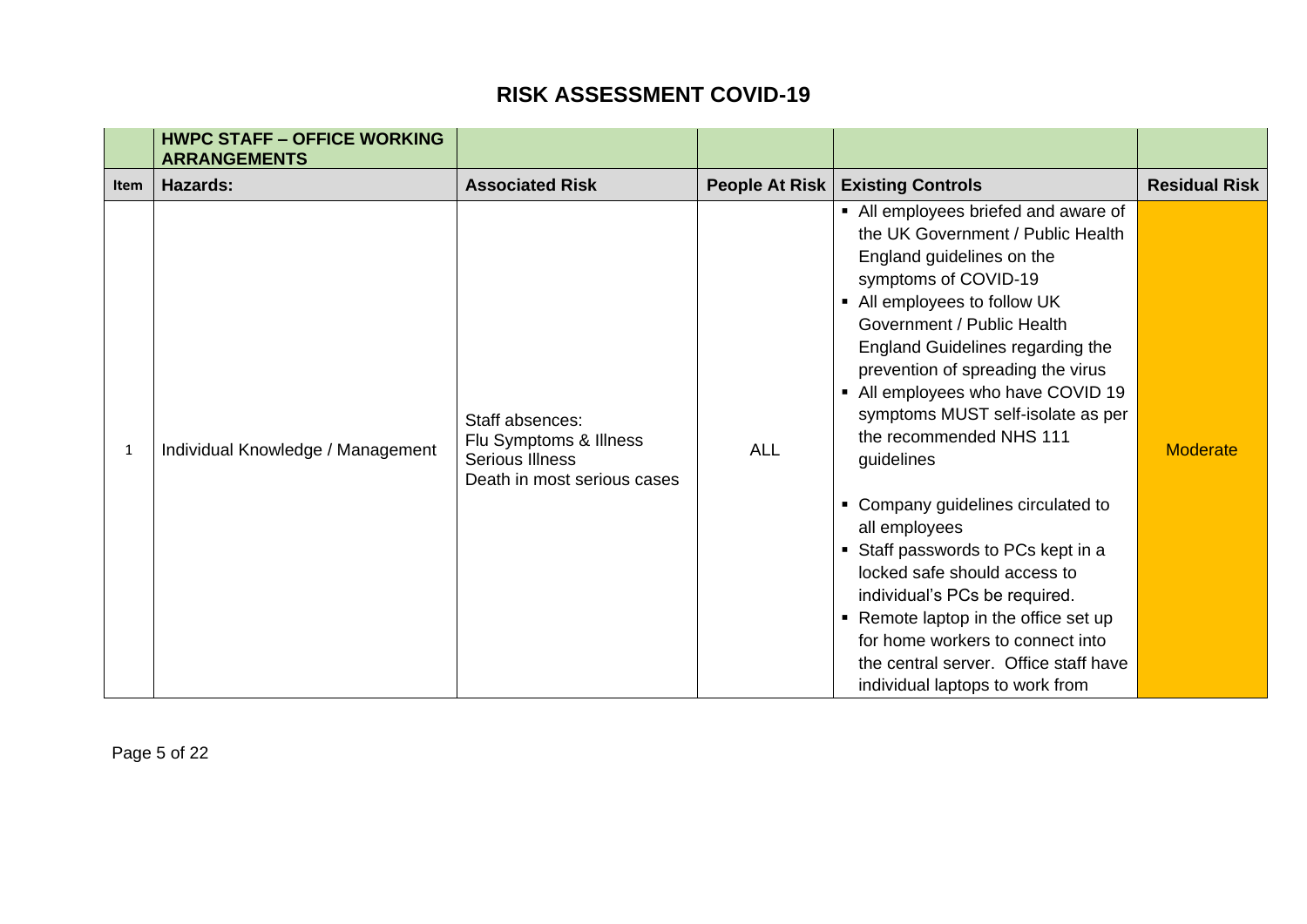|   |                                     |                                             |     | home with. Work mobile phones<br>provided.                                                                                                                                                                                                                                                                                                                                                                                                                                                                                                                                                                                                                                                                                      |                    |
|---|-------------------------------------|---------------------------------------------|-----|---------------------------------------------------------------------------------------------------------------------------------------------------------------------------------------------------------------------------------------------------------------------------------------------------------------------------------------------------------------------------------------------------------------------------------------------------------------------------------------------------------------------------------------------------------------------------------------------------------------------------------------------------------------------------------------------------------------------------------|--------------------|
| 2 | Contact with third Parties / Public | Cross contamination of virus                | All | • Parish guidelines circulated to all<br>employees. Signage put up in<br>building advising on cleanliness<br>procedures and social distancing.<br>• All office staff have available to<br>them: hand sanitiser/wipes, gloves,<br>and face coverings.<br>• Employees are advised to maintain<br>social distancing, as a precaution.<br>• Discouraging visitors who are given<br>access to the building from touching<br>any surfaces and avoid signing for<br>goods. Hand sanitising gel and<br>wipes will be made available.<br>• Cleaning public areas regularly<br>• Additional cleaning procedures<br>introduced (See Method Statement<br>for details)<br>• Any members of POST coming into<br>the office to wear face masks | <b>Moderate</b>    |
| 3 | COVID-19 Symptoms                   | <b>Personal Illness</b><br>Infecting Others | All | • Daily temperature checks will be<br>carried out when staff arrive for<br>work. And any visitors to the office.                                                                                                                                                                                                                                                                                                                                                                                                                                                                                                                                                                                                                | <b>Substantial</b> |

Page 6 of 22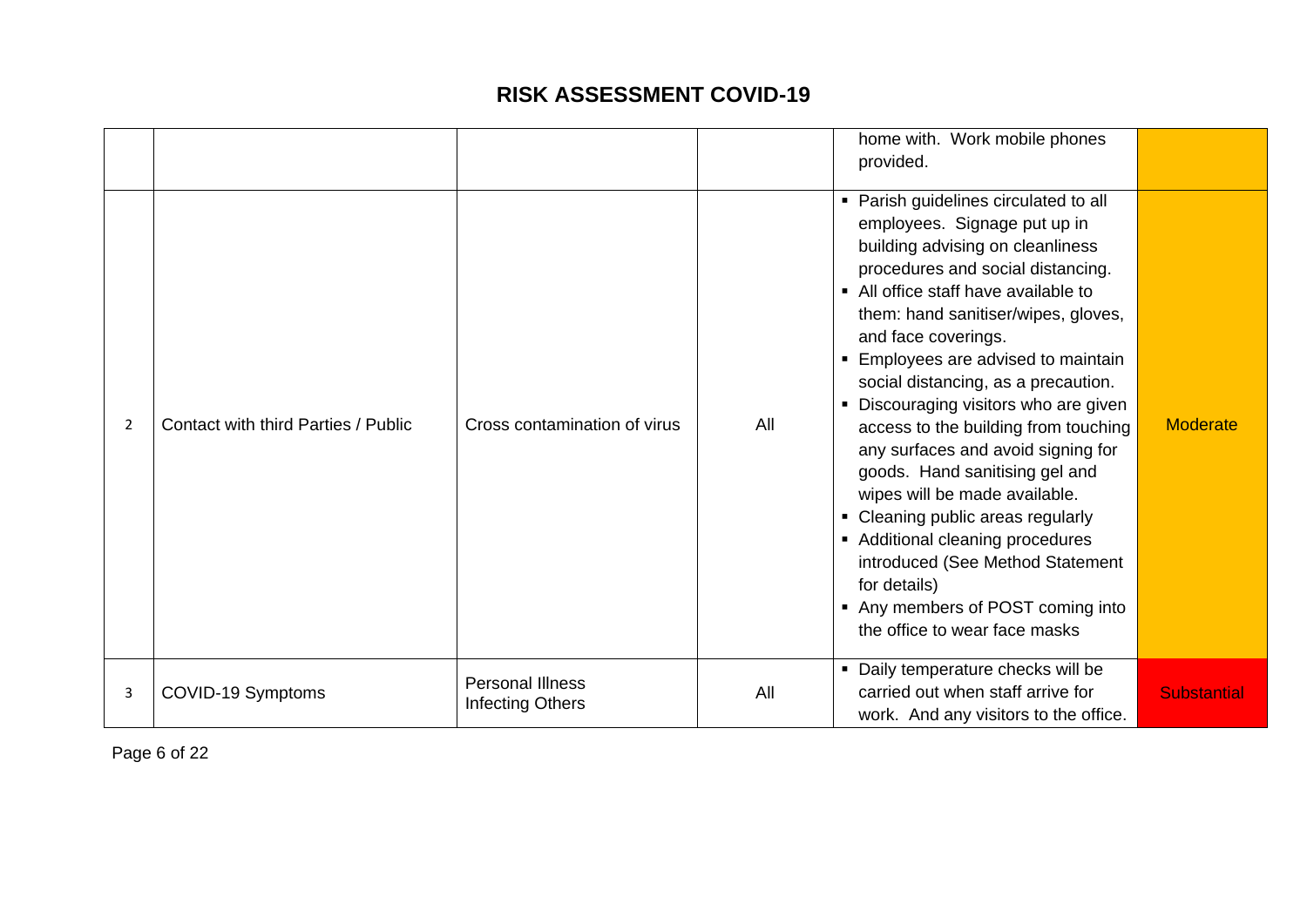|   |                                       |                                   |                                 | Anyone displaying a temperature<br>above 37.8 will be advised to leave.<br>Any employee with suspected<br>COVID-19 symptoms and has been<br>instructed to self-isolate, must<br>adhere to the Public Health<br>England guidelines<br>Any employee that has a family (or<br>household) member with symptoms<br>& has been instructed to self-<br>isolate, must adhere to the Public<br>Health England guidelines<br>■ Work tasks to be rescheduled or<br>arrangements to be made for home<br>working to complete urgent tasks |          |
|---|---------------------------------------|-----------------------------------|---------------------------------|------------------------------------------------------------------------------------------------------------------------------------------------------------------------------------------------------------------------------------------------------------------------------------------------------------------------------------------------------------------------------------------------------------------------------------------------------------------------------------------------------------------------------|----------|
| 4 | <b>Office Furniture and Equipment</b> | Contamination<br>Infecting Others | <b>Employees</b><br>3rd Parties | • Minimise sharing of stationery and<br>equipment to complete tasks.<br>• Transfer phone calls - DO NOT<br>pass over phone handsets<br>• Wipe down equipment (i.e.<br>photocopier) after use<br>Notices to be put on tables & chairs<br>that have been used in the meeting<br>rooms to alert the cleaner that they<br>need sanitising                                                                                                                                                                                        | Moderate |

Page 7 of 22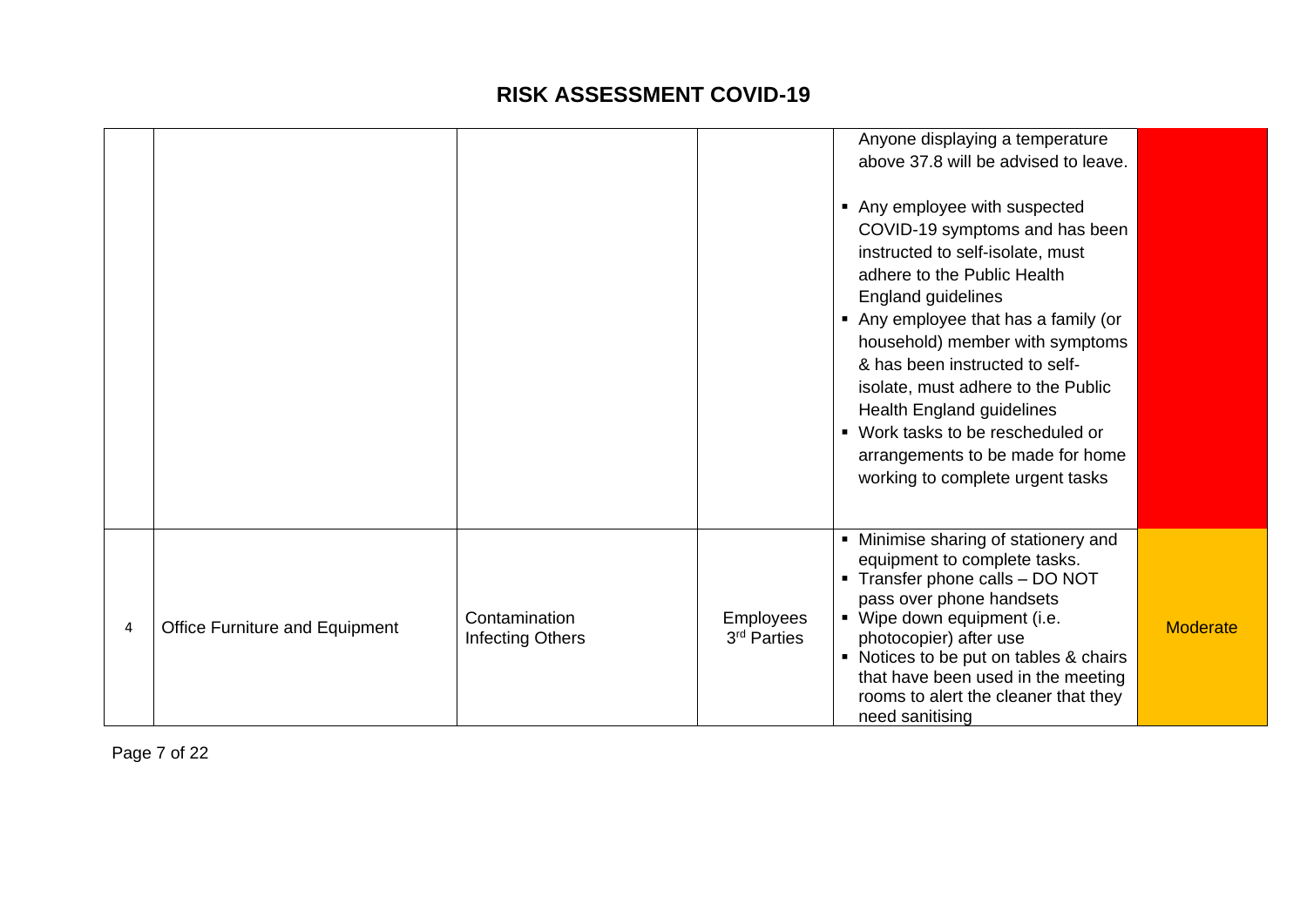| 6              | Arrival and working at Office site (ALL<br>STAFF) | Spread of Virus     | <b>Employees</b> | • Temperature to be taken of staff<br>arriving for work<br>• Parks & Open Spaces Team<br>(POST) to only come as far as the<br>Reception window to liaise with<br>office staff and must wear a face<br>covering<br>• Social distancing to be maintained<br>as a precaution<br>■ Keep internal doors and windows<br>open to allow free flowing of air<br>• All employees to wash their hands<br>on arrival onto site and before they<br>leave the site, as well as at regular<br>intervals prior to eating, smoking,<br>drinking etc.<br>- Regularly clean common areas -<br>special attention to regularly used<br>surfaces such as worktops, door<br>handles etc | <b>Tolerable</b> |
|----------------|---------------------------------------------------|---------------------|------------------|------------------------------------------------------------------------------------------------------------------------------------------------------------------------------------------------------------------------------------------------------------------------------------------------------------------------------------------------------------------------------------------------------------------------------------------------------------------------------------------------------------------------------------------------------------------------------------------------------------------------------------------------------------------|------------------|
| $\overline{7}$ | Handwashing/Washing of<br>cutlery/crockery        | Spread of the Virus | <b>Employees</b> | Ensure soap, water and hand<br>sanitiser readily available and kept<br>topped up<br>Regularly clean the hand washing<br>facilities and check soap / sanitiser<br>levels so refills can be arranged<br>before running out<br>Regularly empty rubbish bins of<br>hand towels                                                                                                                                                                                                                                                                                                                                                                                       | <b>Moderate</b>  |

Page 8 of 22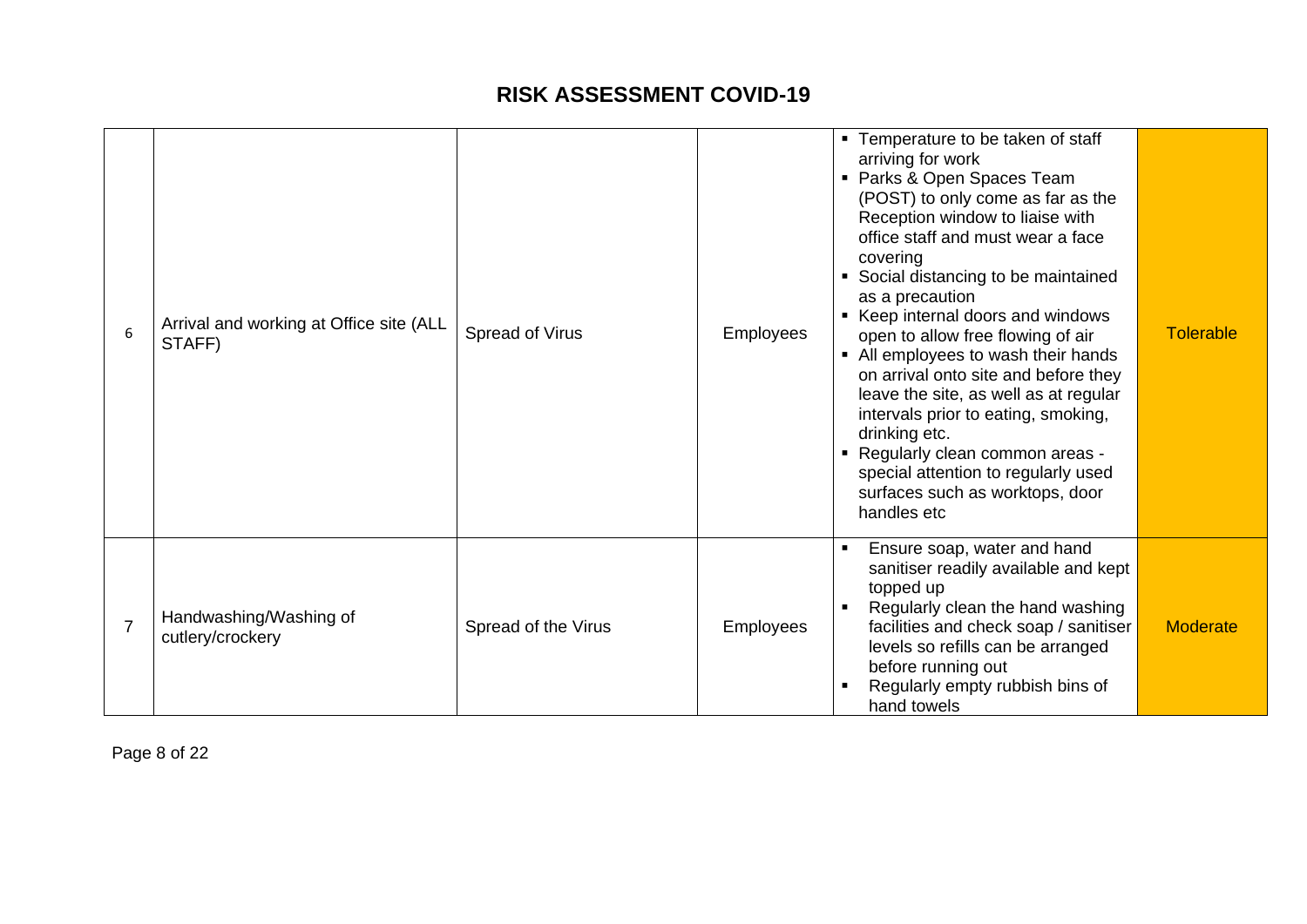|   |                                        |                     |                  |                | Paper towels or hand driers to be                                      |                  |
|---|----------------------------------------|---------------------|------------------|----------------|------------------------------------------------------------------------|------------------|
|   |                                        |                     |                  |                | used, rather than cloth drying                                         |                  |
|   |                                        |                     |                  |                | towels.                                                                |                  |
|   |                                        |                     |                  | $\blacksquare$ | Wipe down work surfaces and                                            |                  |
|   |                                        |                     |                  |                | equipment (i.e. kettle, toaster,                                       |                  |
|   |                                        |                     |                  |                | microwave)                                                             |                  |
|   |                                        |                     |                  |                | Crockery to either go in                                               |                  |
|   |                                        |                     |                  |                | dishwasher or hand washed and                                          |                  |
|   |                                        |                     |                  |                | left to air dry                                                        |                  |
|   |                                        |                     |                  |                | Should POST need to use the                                            |                  |
|   |                                        |                     |                  |                | washroom facilities at the offices,                                    |                  |
|   |                                        |                     |                  |                | they should use the one closest to                                     |                  |
|   |                                        |                     |                  |                | the front door and wipe down toilet                                    |                  |
| 8 | <b>Toilet Facilities</b>               |                     |                  |                | seat, the flush and door handles<br>after use. Office staff to use the | <b>Moderate</b>  |
|   |                                        | Spread of the Virus | <b>Employees</b> |                | washroom closest to the kitchen                                        |                  |
|   |                                        |                     |                  |                | and wipe down as above.                                                |                  |
|   |                                        |                     |                  |                | Wash hands before and after                                            |                  |
|   |                                        |                     |                  |                | using the facilities                                                   |                  |
|   |                                        |                     |                  |                | Regularly clean the toilets                                            |                  |
|   |                                        |                     |                  |                | Break and lunchtimes will be                                           |                  |
|   |                                        |                     |                  |                | staggered                                                              |                  |
|   |                                        |                     |                  |                | Hand cleaning facilities available                                     |                  |
|   |                                        |                     |                  |                | in the kitchen, employees to wash                                      |                  |
| 9 | <b>Welfare and Eating Arrangements</b> | Spread of the Virus | <b>Employees</b> |                | hand before eating                                                     | <b>Tolerable</b> |
|   |                                        |                     |                  |                | Employees sit and maintain social                                      |                  |
|   |                                        |                     |                  |                | distancing where possible                                              |                  |
|   |                                        |                     |                  |                | Employees should clean the area                                        |                  |
|   |                                        |                     |                  |                | where they have been sitting                                           |                  |

Page 9 of 22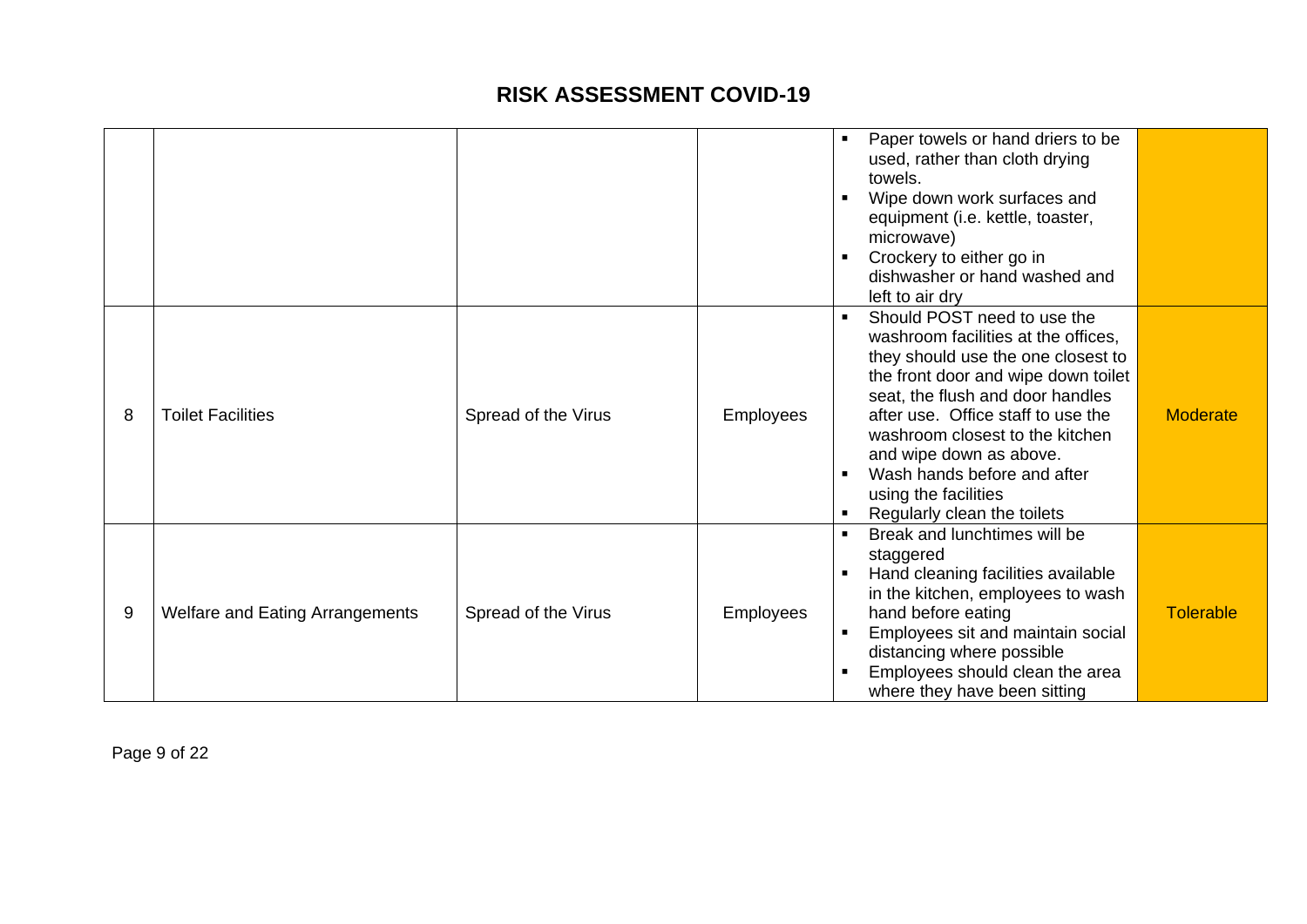| 10          | Cleaning<br><b>ROOM HIRE ARRANGEMENTS</b>           | Spread of the Virus    | <b>Employees</b>      | Updated cleaning schedule to<br>include:<br>Clean all touch points regularly<br>and thoroughly including:<br>Taps and washing facilities<br>Toilet flush and seats<br>Door handles and push plates<br>Hand rails<br>Machinery and equipment controls<br>including keys<br>Meeting room tables and chairs as<br>required | <b>Moderate</b>      |
|-------------|-----------------------------------------------------|------------------------|-----------------------|-------------------------------------------------------------------------------------------------------------------------------------------------------------------------------------------------------------------------------------------------------------------------------------------------------------------------|----------------------|
|             | (once Council have approved<br>opening of bookings) |                        |                       |                                                                                                                                                                                                                                                                                                                         |                      |
|             | <b>Hazards:</b>                                     | <b>Associated Risk</b> | <b>People At Risk</b> | <b>Existing Controls</b>                                                                                                                                                                                                                                                                                                | <b>Residual Risk</b> |
| <b>Item</b> |                                                     |                        |                       |                                                                                                                                                                                                                                                                                                                         |                      |

Page 10 of 22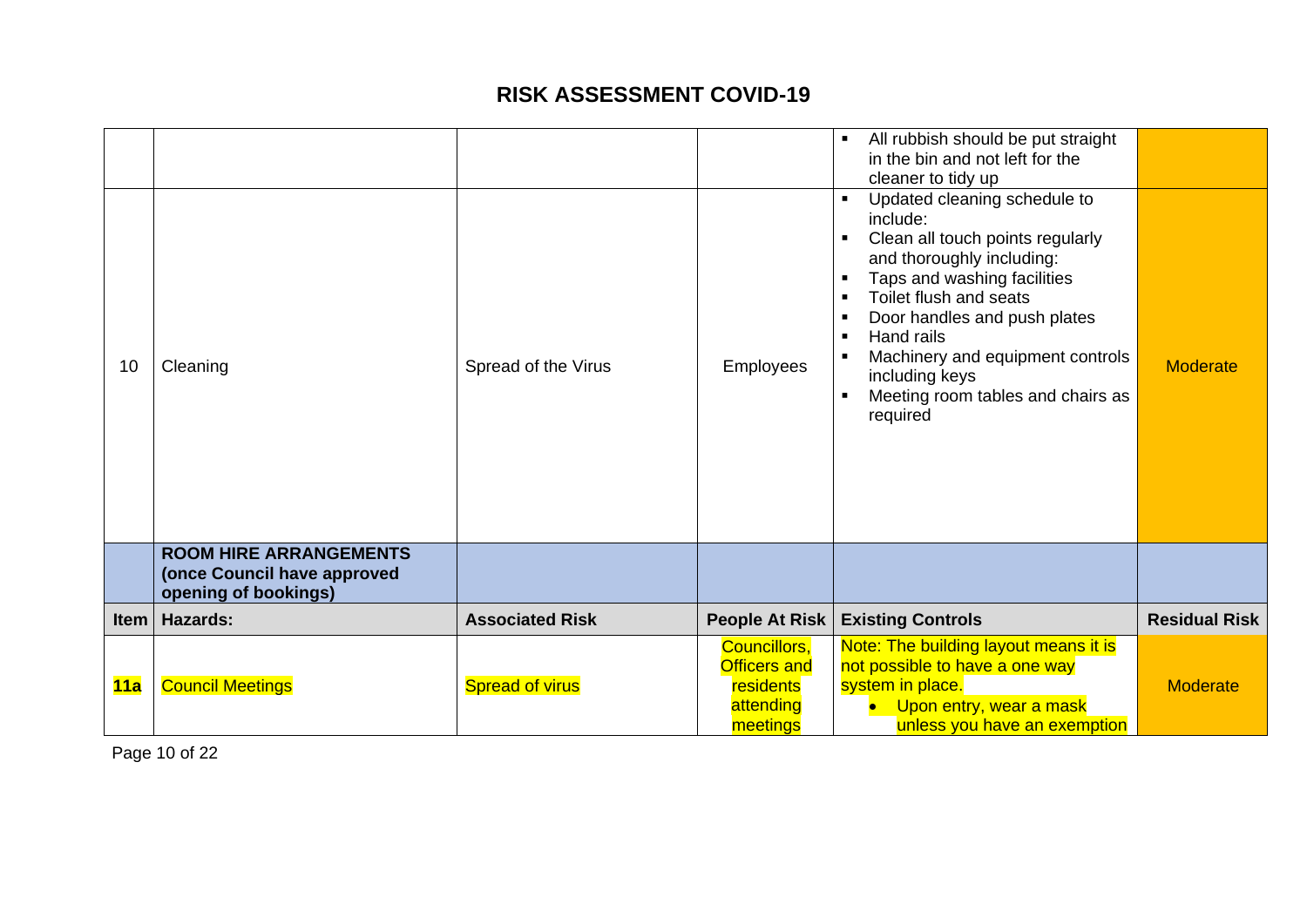|  |  | Sign in, take your temperature,<br>use the track and trace app<br>and take your seat promptly<br>Meeting will commence at<br>7.30pm promptly or as<br>advertised on agenda<br>The room will be ventilated<br>throughout<br>• Electronic devices with the<br>agenda pack should be<br>brought - no papers will be<br>circulated<br>Members to bring their own<br>pen for signing the register<br>Bring own water. No food is<br>allowed during the meeting<br>Masks should not be removed<br>until you are invited to speak<br>by the Chairman - return them<br>to your face after you have<br>spoken<br><b>Please leave the meeting</b><br>room one at a time, allowing<br>any members of the public to<br>leave the building first<br>Do not talk or loiter in<br>reception meeting - leave the |
|--|--|--------------------------------------------------------------------------------------------------------------------------------------------------------------------------------------------------------------------------------------------------------------------------------------------------------------------------------------------------------------------------------------------------------------------------------------------------------------------------------------------------------------------------------------------------------------------------------------------------------------------------------------------------------------------------------------------------------------------------------------------------------------------------------------------------|
|  |  | <b>building promptly</b>                                                                                                                                                                                                                                                                                                                                                                                                                                                                                                                                                                                                                                                                                                                                                                         |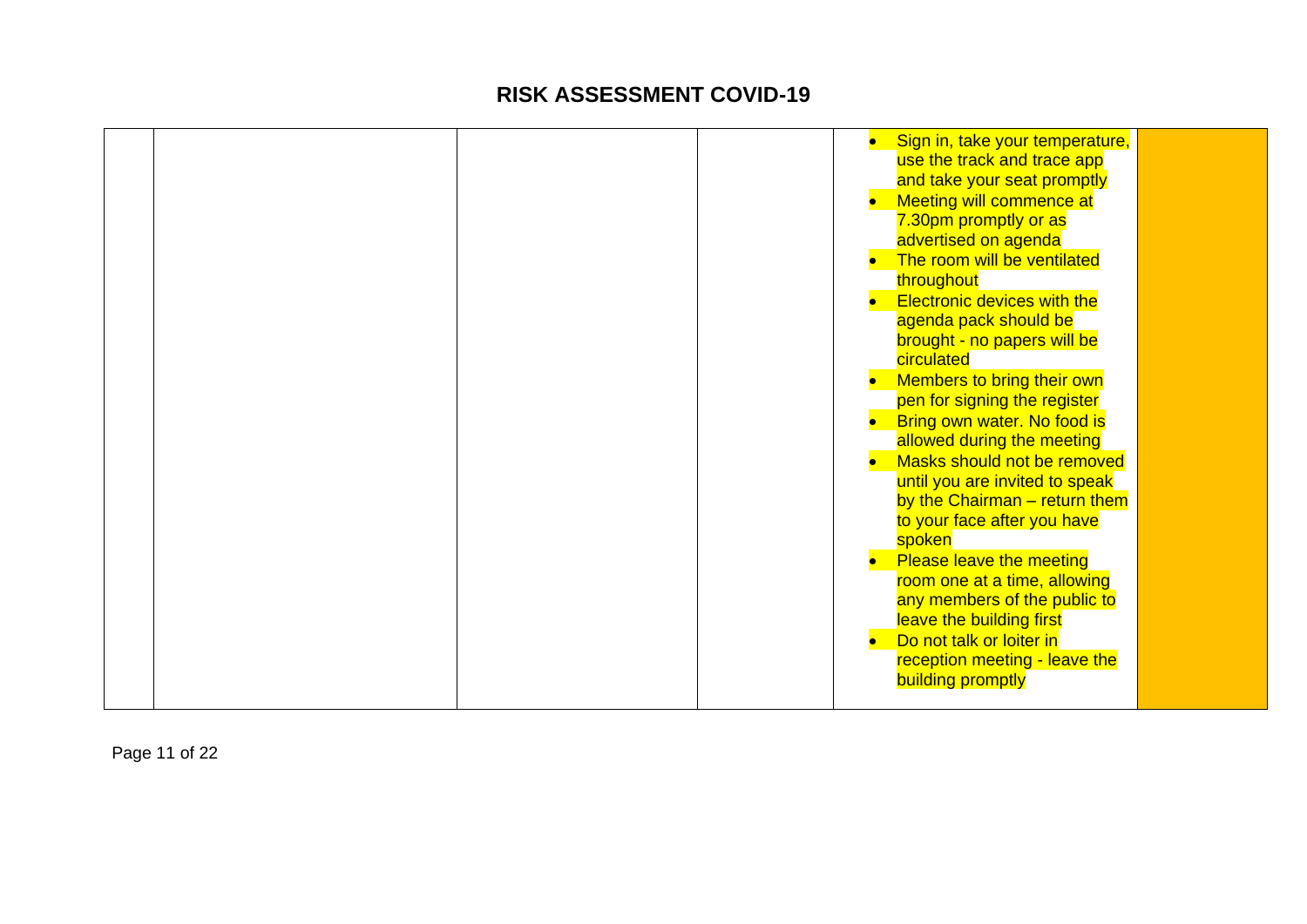| 11 <sub>b</sub> | Third parties/hirers | Spread of the virus | Employees &<br>third parties | $\blacksquare$<br>٠<br>$\blacksquare$<br>$\blacksquare$ | Temperature checks will be<br>carried out as participants arrive.<br>Anyone displaying a temperature<br>above 37.8 will not be permitted.<br>Face coverings to be worn in<br>communal areas, as a precaution.<br>Social distancing is to be<br>maintained in communal areas, as<br>a precaution<br>Social distancing and face<br>coverings in the hired room is<br>down to the hirer's discretion<br>Meeting rooms to be<br>cleaned/surfaces & chairs to be<br>wiped down before and after each<br>booking<br>Windows to be kept open to allow<br>for free flowing air<br>Hirers to bring in their own<br>refreshments and face coverings<br>Cutlery and crockery can be<br>provided and these will be put into<br>the dishwasher after each hire.<br>Hot water urns can be provided<br>and will be wiped down after use<br>and cooling<br>One person in the kitchen at any<br>time | <b>Moderate</b> |
|-----------------|----------------------|---------------------|------------------------------|---------------------------------------------------------|-------------------------------------------------------------------------------------------------------------------------------------------------------------------------------------------------------------------------------------------------------------------------------------------------------------------------------------------------------------------------------------------------------------------------------------------------------------------------------------------------------------------------------------------------------------------------------------------------------------------------------------------------------------------------------------------------------------------------------------------------------------------------------------------------------------------------------------------------------------------------------------|-----------------|
|                 |                      |                     |                              |                                                         | Toilets to have a system in place<br>so that users of the facilities can                                                                                                                                                                                                                                                                                                                                                                                                                                                                                                                                                                                                                                                                                                                                                                                                            |                 |

Page 12 of 22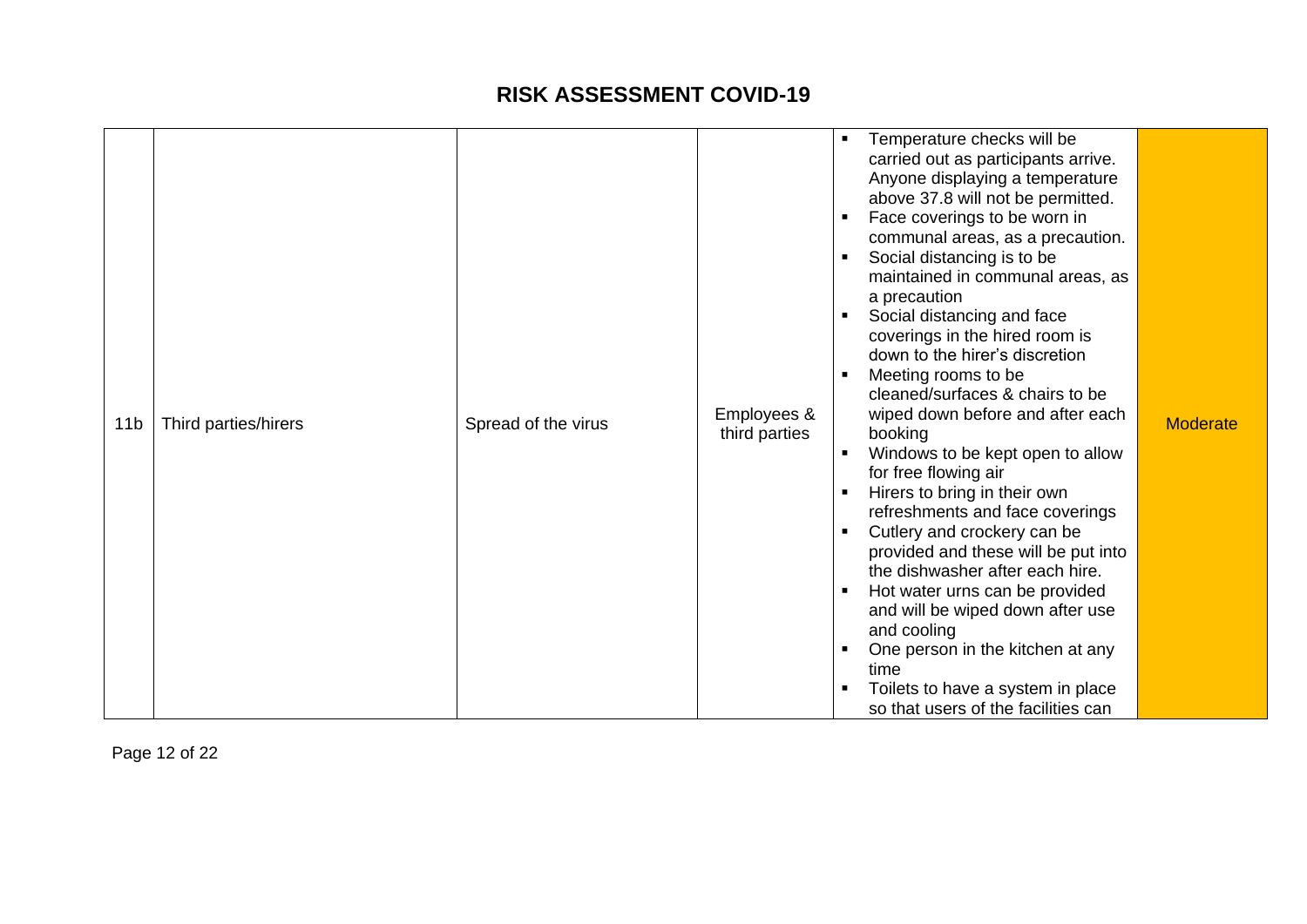|                 |                                                |                        |                                                                          | clearly see if they are vacant<br>before entering Reception area<br>Hand sanitisers fitted outside of<br>$\blacksquare$<br>each meeting room and at<br>Reception<br>Gloves and disinfectant wipes<br>$\blacksquare$<br>available<br>Antibacterial hand wash in toilets<br>$\blacksquare$<br>Signage on hand washing<br>$\blacksquare$<br>recommendations                                                         |
|-----------------|------------------------------------------------|------------------------|--------------------------------------------------------------------------|------------------------------------------------------------------------------------------------------------------------------------------------------------------------------------------------------------------------------------------------------------------------------------------------------------------------------------------------------------------------------------------------------------------|
|                 | <b>COMMUNITY BUS (when back in</b><br>service) |                        |                                                                          |                                                                                                                                                                                                                                                                                                                                                                                                                  |
| <b>Item</b>     | <b>Hazards:</b>                                | <b>Associated Risk</b> | People At Risk                                                           | <b>Residual Risk</b><br><b>Existing Controls</b>                                                                                                                                                                                                                                                                                                                                                                 |
| 12a             | Users of the service                           | Catching virus         | Senior citizens<br>- vulnerable<br>age group and<br>volunteer<br>drivers | Thorough clean taken place and<br>once operational again, cleaned<br>after each trip.<br>Only one trip to be undertaken per<br>day so that the cleaner is able to<br>deep clean after use.<br>Once operational, users to provide<br><b>Moderate</b><br>and wear their own face coverings<br>and sanitisers<br>Where possible passengers to use<br>$\blacksquare$<br>same seats on inward and<br>outward journeys |
| 12 <sub>b</sub> | <b>Volunteer drivers</b>                       | Catching virus         | Drivers and<br>passengers                                                | Regular hand washing with soap<br><b>Moderate</b><br>and water or hand sanitizer                                                                                                                                                                                                                                                                                                                                 |

Page 13 of 22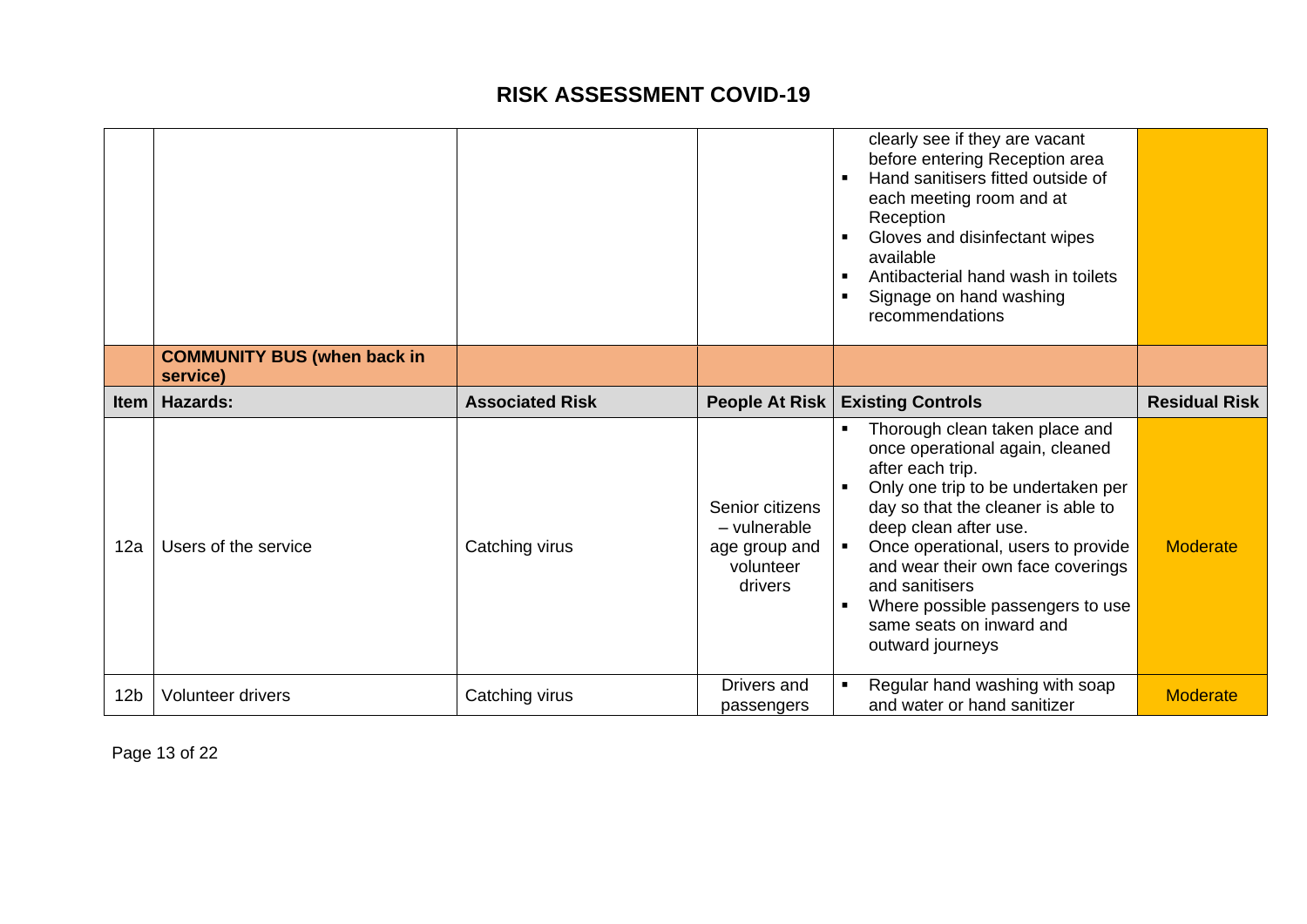|          |                          |                                                             |                | Protective plastic screen between<br>$\blacksquare$<br>passenger and driver<br>Bus will be deep cleaned between<br>each trip<br>Spare masks, gloves will be<br>provided in case of emergency<br>Sanitisers and wipes will be made<br>available<br>Box to be provided for depositing<br>$\blacksquare$<br>payments                                                                                                                                                                            |                      |
|----------|--------------------------|-------------------------------------------------------------|----------------|----------------------------------------------------------------------------------------------------------------------------------------------------------------------------------------------------------------------------------------------------------------------------------------------------------------------------------------------------------------------------------------------------------------------------------------------------------------------------------------------|----------------------|
|          | <b>WORKING FROM HOME</b> |                                                             |                |                                                                                                                                                                                                                                                                                                                                                                                                                                                                                              |                      |
| Item $ $ | Hazards:                 | <b>Associated Risk</b>                                      | People At Risk | <b>Existing Controls</b>                                                                                                                                                                                                                                                                                                                                                                                                                                                                     | <b>Residual Risk</b> |
| 13       | Safe working environment | Accident/injury in the home<br>Mental health and well being |                | Member of staff to undertake their<br>own risk assessment of their<br>working environment. Such as<br>and where possible:<br>An area should be set aside form<br>$\blacksquare$<br>the rest of the living space to<br>ensure that you are able to work<br>from home without distractions,<br>Your home office should have<br>$\blacksquare$<br>adequate space for you to work<br>safely and comfortably from<br>Desk should be large enough to<br>accommodate the equipment and<br>paperwork | <b>Tolerable</b>     |

Page 14 of 22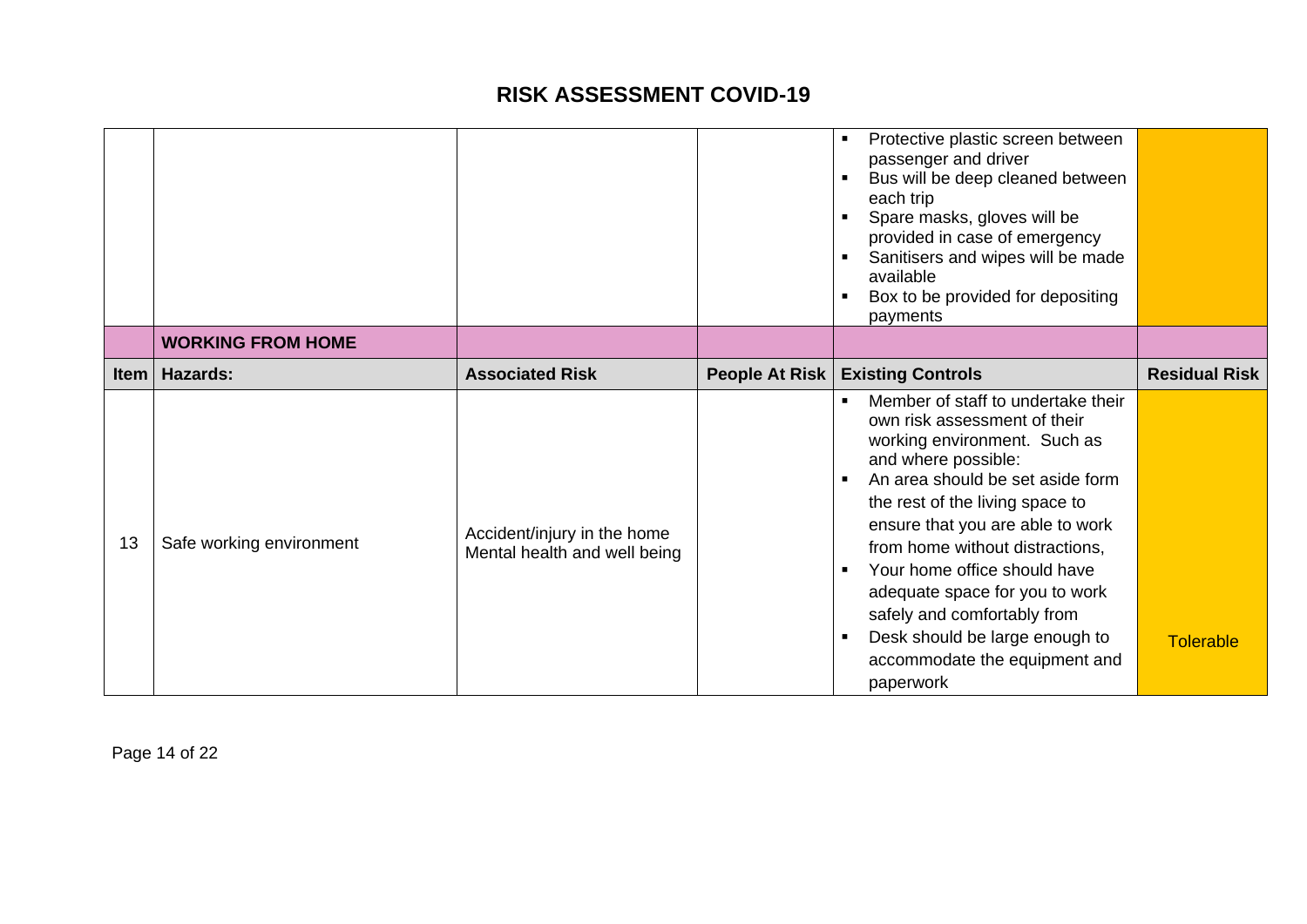|  |  | Sufficient storage and your<br>٠                  |  |
|--|--|---------------------------------------------------|--|
|  |  | workspace should be organised so                  |  |
|  |  | equipment is close to hand,                       |  |
|  |  | Work area should be well lit, with                |  |
|  |  | natural lighting if possible,                     |  |
|  |  | Equipment and sockets should be<br>$\blacksquare$ |  |
|  |  | situated to avoid potential trip                  |  |
|  |  | hazards,                                          |  |
|  |  | Visually check cables of any<br>٠                 |  |
|  |  | electronic equipment supplied and                 |  |
|  |  | report any defects.                               |  |
|  |  | Council to provide equipment                      |  |
|  |  | required to work from home such                   |  |
|  |  | as office chairs and accessories,                 |  |
|  |  | mobile phone and laptop (ONLY to                  |  |
|  |  | be used by the member of staff                    |  |
|  |  | and for Council business);                        |  |
|  |  | keyboard; office chair.                           |  |
|  |  |                                                   |  |
|  |  | In addition:                                      |  |
|  |  | Take regular breaks                               |  |
|  |  | Daily staff catch ups via Teams                   |  |
|  |  | Rota to be implemented for                        |  |
|  |  | rotating office working if required               |  |
|  |  | NOTE:                                             |  |
|  |  | As a home-worker you are                          |  |
|  |  | responsible for keeping all documents             |  |

Page 15 of 22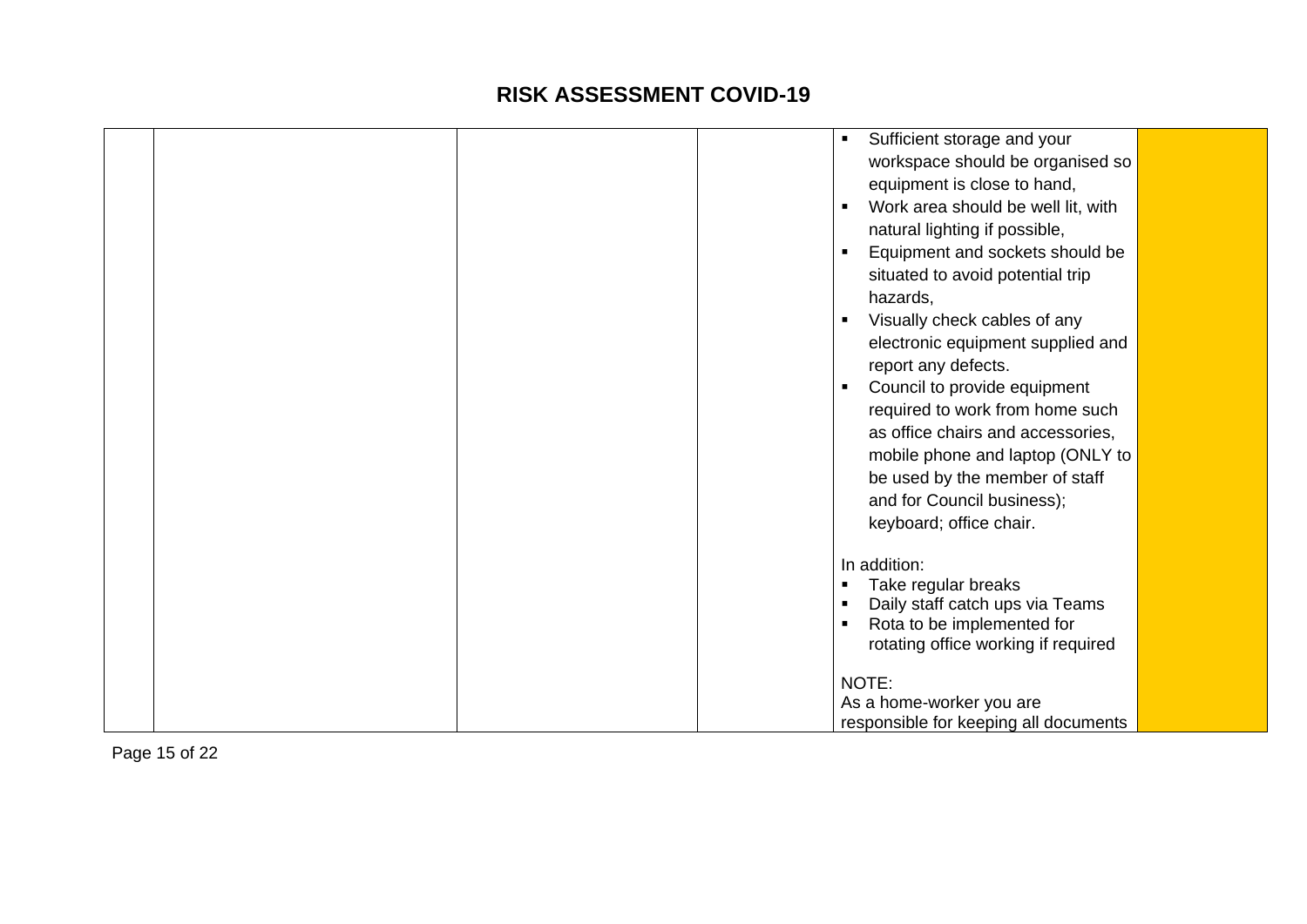|    | <b>CLEANING</b>                                              |                |         | and information associated with the<br>council secure at all times.                                                                                         |                  |
|----|--------------------------------------------------------------|----------------|---------|-------------------------------------------------------------------------------------------------------------------------------------------------------------|------------------|
|    |                                                              |                |         | Provided with gloves, face<br>п<br>covering and appropriate cleaning<br>materials<br>Working outside of office hours to<br>avoid contact with staff         | <b>Tolerable</b> |
| 14 | Health & Safety of member of staff<br><i>Marajan agnival</i> | Catching virus | Cleaner | Cleaning plan in place<br>Regular communication with line<br>manager to ensure all equipment<br>necessary is provided and duty of<br>care is being followed |                  |

**Version control** 

| <b>HWPC</b>                              | Georgina Morgan-Denn            | Adopted at Full Council 23rd June 2020 FC 028.9                                                          |
|------------------------------------------|---------------------------------|----------------------------------------------------------------------------------------------------------|
| <b>Office Risk Assessment (Covid-19)</b> | <b>Chief Officer to Council</b> | Updated 2 September 2020; 30 November 2020; 07 January 2021; 22<br>June 2021, 19 <sup>th</sup> July 2021 |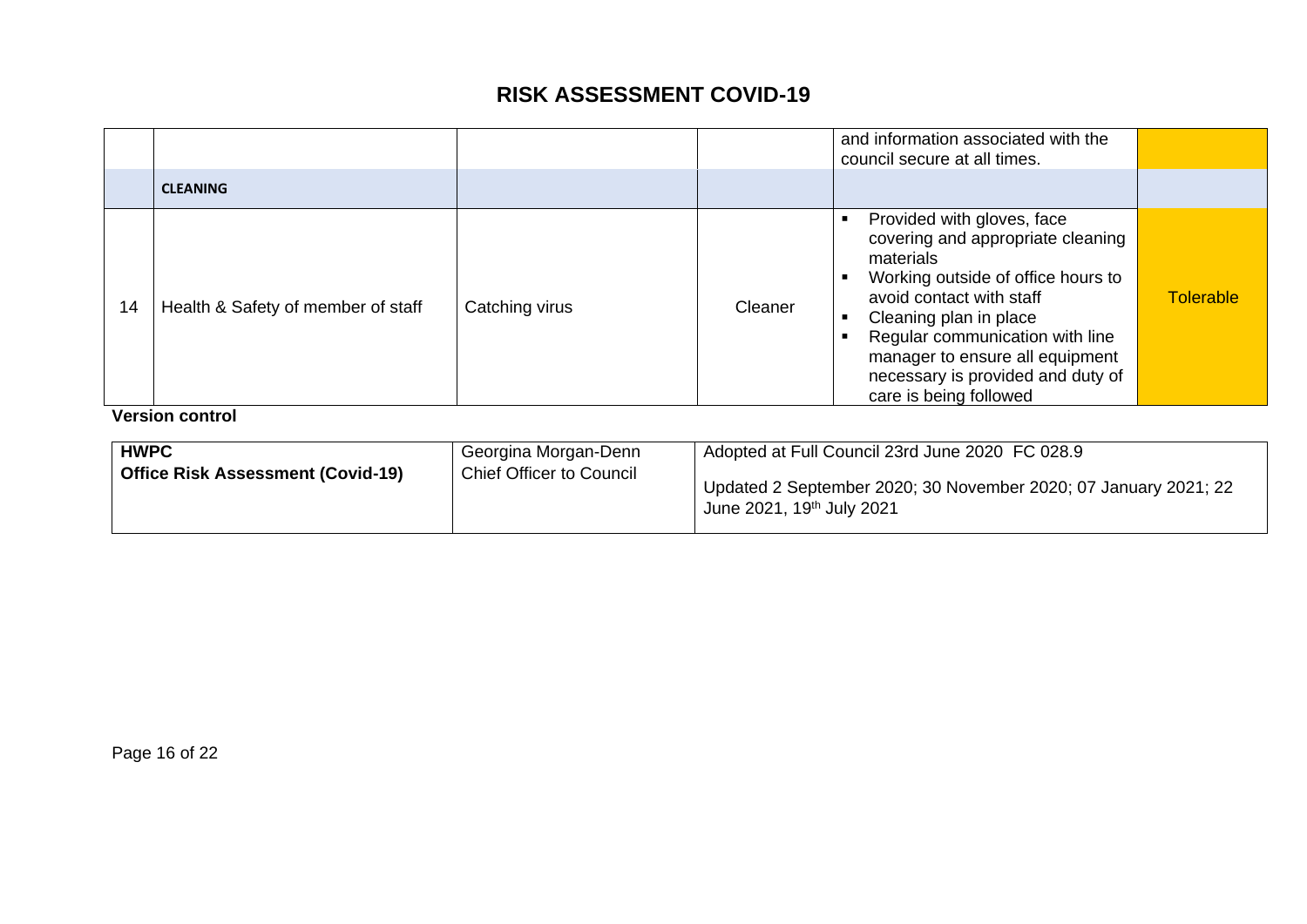# **HEALTH & SAFETY – CHECKLIST COVID19 (completed weekly by Finance Officer)**

Office: Covid-19 Check list

| Week Commencing: ___________<br><b>Monday</b>                                                                                                 |                                 |                              | <b>Tuesday</b>               |                                   | Wednesday                         |                              | <b>Thursday</b>              |                              | <b>Friday</b>                |                                |
|-----------------------------------------------------------------------------------------------------------------------------------------------|---------------------------------|------------------------------|------------------------------|-----------------------------------|-----------------------------------|------------------------------|------------------------------|------------------------------|------------------------------|--------------------------------|
| Only essential employees on site                                                                                                              |                                 |                              |                              |                                   |                                   |                              |                              |                              |                              |                                |
| Only essential visitors on site                                                                                                               |                                 |                              |                              |                                   |                                   |                              |                              |                              |                              |                                |
| Soap / Hand Sanitizer / Wipes / Blue<br>Paper Towels Top-Up                                                                                   |                                 |                              |                              |                                   |                                   |                              |                              |                              |                              |                                |
| Staggered breaks & lunchbreaks in<br>place (not reqd)                                                                                         |                                 |                              |                              |                                   |                                   |                              |                              |                              |                              |                                |
| Social Distancing being observed                                                                                                              |                                 |                              |                              |                                   |                                   |                              |                              |                              |                              |                                |
| Social distancing measures marked out<br>in place for high risk areas (only staff in<br>so not reqd as they take a/c of social<br>distancing) |                                 |                              |                              |                                   |                                   |                              |                              |                              |                              |                                |
| Staff wear gloves and masks as reqd                                                                                                           |                                 |                              |                              |                                   |                                   |                              |                              |                              |                              |                                |
|                                                                                                                                               | <b>AM</b>                       | As regd<br>during<br>the day | <b>AM</b>                    | As regd<br>during<br>the day<br>& | <b>AM</b>                         | As regd<br>during<br>the day | <b>AM</b>                    | As regd<br>during<br>the day | <b>AM</b>                    | As regd<br>during<br>the day & |
| <b>Thorough Cleaning Regime:</b>                                                                                                              | Cleaner<br>does<br>Fri<br>(eve) | By<br>Office<br><b>Staff</b> | By<br>Office<br><b>Staff</b> | Evening<br>by<br>Cleaner          | Cleane<br>r does<br>Tues<br>(eve) | By<br>Office<br><b>Staff</b> | By<br>Office<br><b>Staff</b> | By<br>Office<br><b>Staff</b> | By<br>Office<br><b>Staff</b> | Evening<br>by<br>Cleaner       |
| Taps and washing facilities                                                                                                                   |                                 |                              |                              |                                   |                                   |                              |                              |                              |                              |                                |
| Toilet flush and seats<br>٠                                                                                                                   |                                 |                              |                              |                                   |                                   |                              |                              |                              |                              |                                |

Page 17 of 22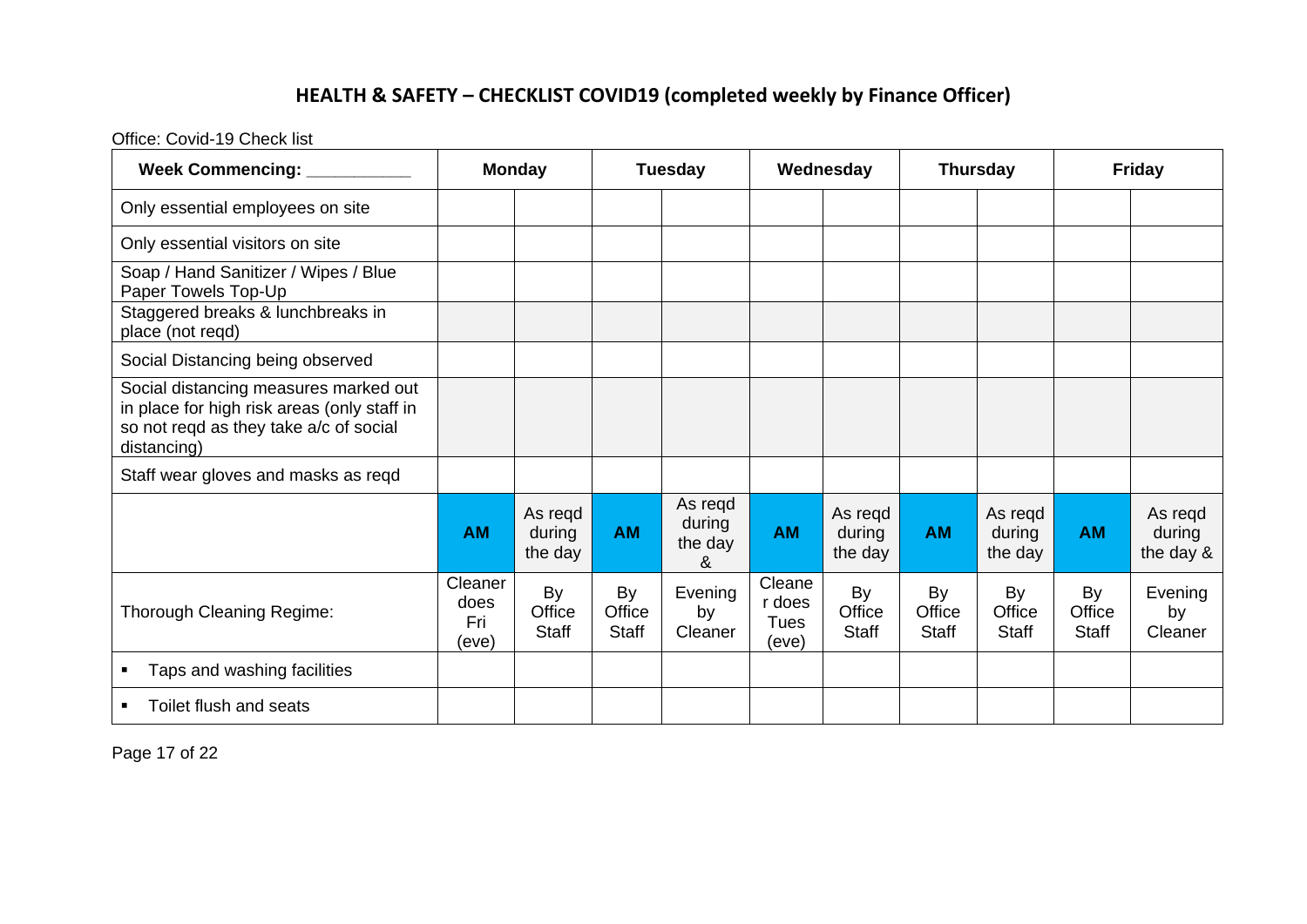#### **HEALTH & SAFETY – CHECKLIST COVID19 (completed weekly by Finance Officer)**

| Door handles and push plates<br>٠                  |     |     |     |     |     |     |     |     |     |     |
|----------------------------------------------------|-----|-----|-----|-----|-----|-----|-----|-----|-----|-----|
| Hand rails                                         |     |     |     |     |     |     |     |     |     |     |
| Furniture and equipment controls<br>$\blacksquare$ |     |     |     |     |     |     |     |     |     |     |
| Tables/chairs, kitchens<br>٠                       |     |     |     |     |     |     |     |     |     |     |
| Any notifications of someone falling ill?          | n/a | n/a | n/a | n/a | n/a | n/a | n/a | n/a | n/a | n/a |
| Reason for remaining open                          |     |     |     |     |     |     |     |     |     |     |
| Management Sign Off                                |     |     |     |     |     |     |     |     |     |     |

This Policy aligns with Swindon Borough Council (30 June 2020 v1) Local Management Outbreak Plan produced by Public Health Team to be found here: M:\Policy & Finance\current policies

Page 18 of 22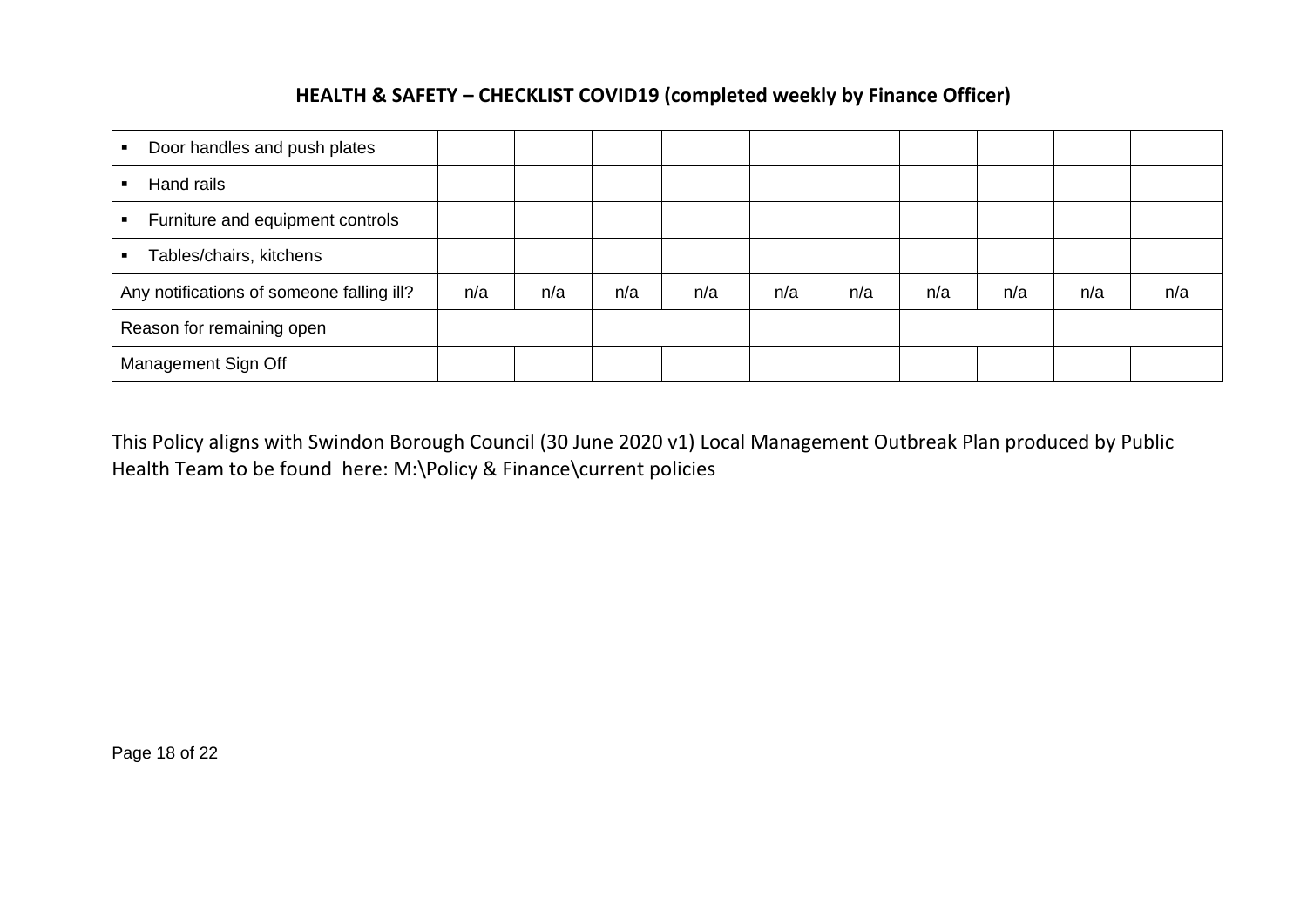#### **APPENDIX 1 RISK ASSESSMENT METHODOLOGY**

Potential hazards which have been identified are each given a "risk rating" based on the "likelihood and severity" using a 4 x 4 matrix as shown below. Proposed actions are identified, which mitigate each task hazard. The risk rating is then re-evaluated, assuming implementation of the control measure.

The four levels of "severity" are fined as:

| <b>HARMLESS</b>  | Not known to cause any harm                                 |
|------------------|-------------------------------------------------------------|
| <b>SLIGHTLY</b>  | Superficial injuries, dust irritation, temporary discomfort |
| <b>HARMFUL</b>   |                                                             |
| <b>HARMFUL</b>   | Lacerations, burns, concussion, sprains, RIDDOR reportable  |
| <b>EXTREMELY</b> | Amputations, major fractures, fatal injuries                |
| <b>HARMFUL</b>   |                                                             |

The four levels of "likelihood" are defined as:

| <b>EXTREMELY</b>       | Not known to have happened at work. Frequency of occurrence  |
|------------------------|--------------------------------------------------------------|
| <b>UNLIKELY</b>        | is much less that once in 10 years.                          |
| <b>HIGHLY UNLIKELY</b> | Frequency of occurrence is less that once in 10 years.       |
| <b>UNLIKELY</b>        | Has happened before and/or is likely to occur within next 10 |
|                        | vears                                                        |
| <b>LIKELY</b>          | Event to be expected within the next 12 months               |

The matrix of severity and likelihood to determine the "risk rating" is defined as:

|                  | <b>EXTREMELY</b> | <b>HIGHLY</b>    | <b>UNLIKELY</b>    | <b>LIKELY</b>      |
|------------------|------------------|------------------|--------------------|--------------------|
|                  | <b>UNLIKELY</b>  | <b>UNLIKELY</b>  |                    |                    |
| <b>HARMLESS</b>  | <b>NO RISK</b>   | <b>TRIVIAL</b>   | <b>TRIVIAL</b>     | <b>TOLERABLE</b>   |
| <b>SLIGHTLY</b>  | <b>TRIVIAL</b>   | <b>TRIVIAL</b>   | <b>TOLERABLE</b>   | <b>MODERATE</b>    |
| <b>HARMFUL</b>   |                  |                  |                    |                    |
| <b>HARMFUL</b>   | <b>TRIVIAL</b>   | <b>TOLERABLE</b> | <b>MODERATE</b>    | <b>SUBSTANTIAL</b> |
| <b>EXTREMELY</b> | <b>TOLERABLE</b> | <b>MODERATE</b>  | <b>SUBSTANTIAL</b> | <b>INTOLERABLE</b> |
| <b>HARMFUL</b>   |                  |                  |                    |                    |

The definitions for the "risk ratings" are defined as:

| <b>NO RISK</b>   | No action required. No documentary records kept other than risk<br>assessments.                                                                                                                                                                                                                                                                                                                                                                  |
|------------------|--------------------------------------------------------------------------------------------------------------------------------------------------------------------------------------------------------------------------------------------------------------------------------------------------------------------------------------------------------------------------------------------------------------------------------------------------|
| <b>TRIVIAL</b>   | No action required. No documentary records kept other than risk<br>assessments.                                                                                                                                                                                                                                                                                                                                                                  |
| <b>TOLERABLE</b> | No additional controls are required. Considerations may be given to a<br>more cost-effective solution or improvement that imposes no additional<br>cost burden. Monitoring is required to ensure that the controls are<br>maintained.                                                                                                                                                                                                            |
| <b>MODERATE</b>  | Efforts should be made to reduce the risk, but costs of prevention<br>should be carefully measured and limite4d. Risk reduction measures<br>should be implemented within a defined time period. Where the<br>moderate risk is associated with extremely harmful consequences,<br>further assessment may be necessary to establish more precisely the<br>likelihood of harm as a basis for determining the need for improved<br>control measures. |